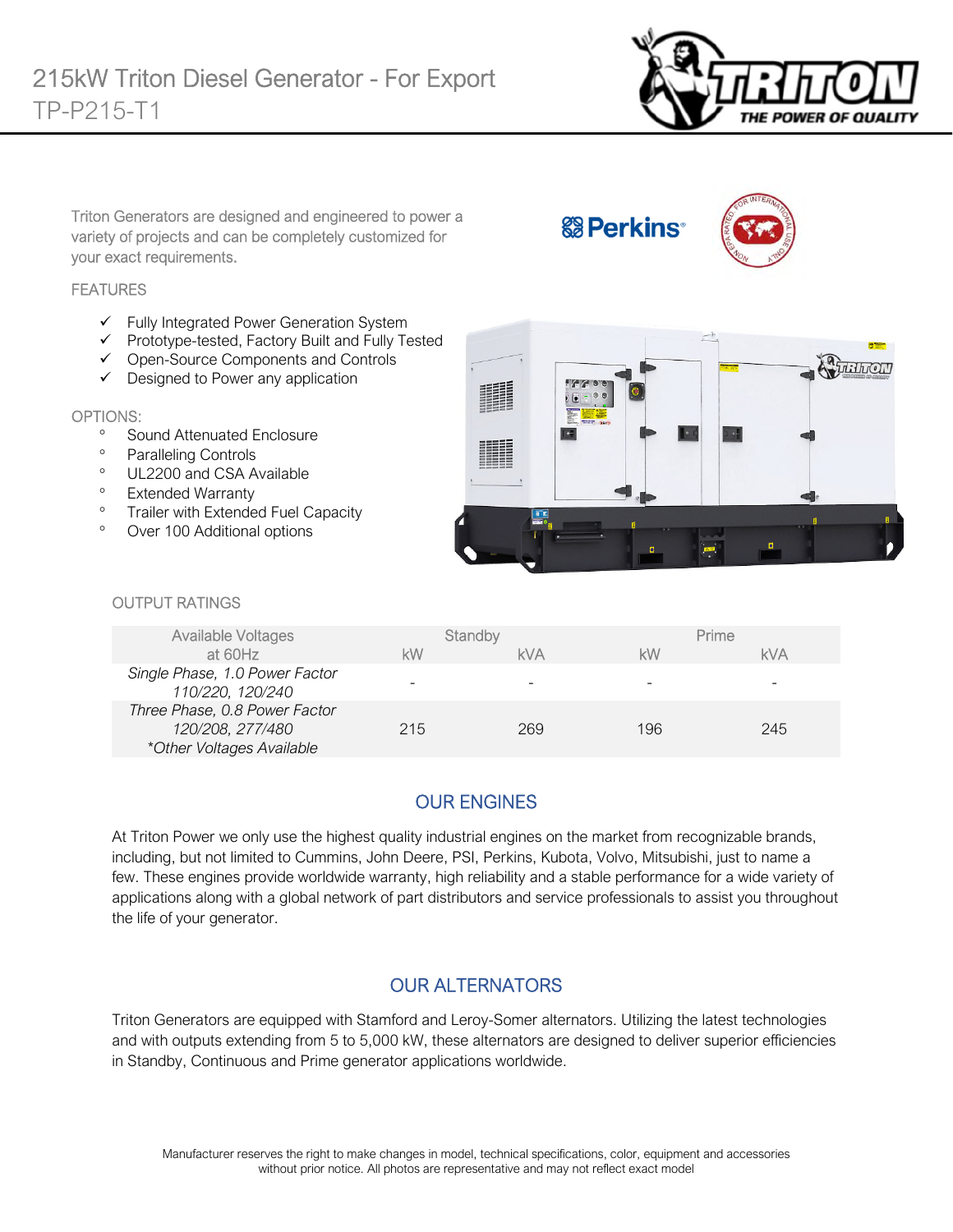

### ENGINE INFORMATION

| Engine Make                      | Perkins                |
|----------------------------------|------------------------|
| Model                            | 1506A-E88TAG2          |
| <b>Tier Rating</b>               | Non Rated              |
| Engine Speed (RPM)               | 1800                   |
| Engine Power Output at rated RPM | 255 kWm / 342 HP       |
| Cooling                          | <b>Radiator Cooled</b> |
| Aspiration                       | Turbocharged           |
| Total Displacement (Liter)       | 8.8                    |
| No. of Cylinders and Build       | 6, in line             |
| <b>Bore and Stroke</b>           | 112 x 149              |
| <b>Compression Ratio</b>         | 16.1:1                 |
| Governor                         | Electronic             |
| Fuel Consumption (L/hr)          |                        |
| <b>Full Load</b>                 | 54.4                   |
| 75% Load                         | 40.3                   |
| 50% Load                         | 27.9                   |
| Oil Capacity (Liter)             | 41                     |
| Coolant Capacity (Liter)         | 24.2                   |

## ALTERNATOR INFORMATION

| Manufacturer<br>Leroy Somer or Stamford                                                                  |  |
|----------------------------------------------------------------------------------------------------------|--|
| Brushless single bearing, revolving field<br>Design                                                      |  |
| 2/3 pitch<br><b>Stator</b>                                                                               |  |
| Single bearing, flexible disc<br>Rotor                                                                   |  |
| <b>Insulation System</b><br>Class H                                                                      |  |
| <b>Standard Temperature Rise</b><br>125-163°C Continuous                                                 |  |
| Exciter Type<br>Self Excited                                                                             |  |
| <b>Phase Rotation</b><br>A(U), B(V), C(W)                                                                |  |
| Direct drive centrifugal blower fan<br><b>Alternator Cooling</b>                                         |  |
| AC Waveform Total Harmonic Distortion<br>No load < $1.5\%$ . Non distorting balanced linear load < $5\%$ |  |
| <50 per NEMA MG1-22.43<br>Telephone Influence Factor (TIF)                                               |  |
| Telephone Harmonic Factor (THF)<br>$<$ 2%                                                                |  |

## DEEP SEA DIGITAL CONTROLLER

- Adaptable for a wide variety of single gen-set applications, supporting diesel, gas and petrol engines.
- Monitors engine speed, oil pressure, coolant temperature, frequency, voltage, current, power and fuel level, giving you comprehensive engine and alternator protection.
- <sup>o</sup> Easy USB configuration via the DSE PC Suite or directly through the controller's panel.
- <sup>o</sup> Standard units include models DSE4520 or DSE4510. Additional models for AutoStart (DSE73XX and DSE74XX Series) and Synchronization (DSE86XX Series) available upon request on customized equipment.

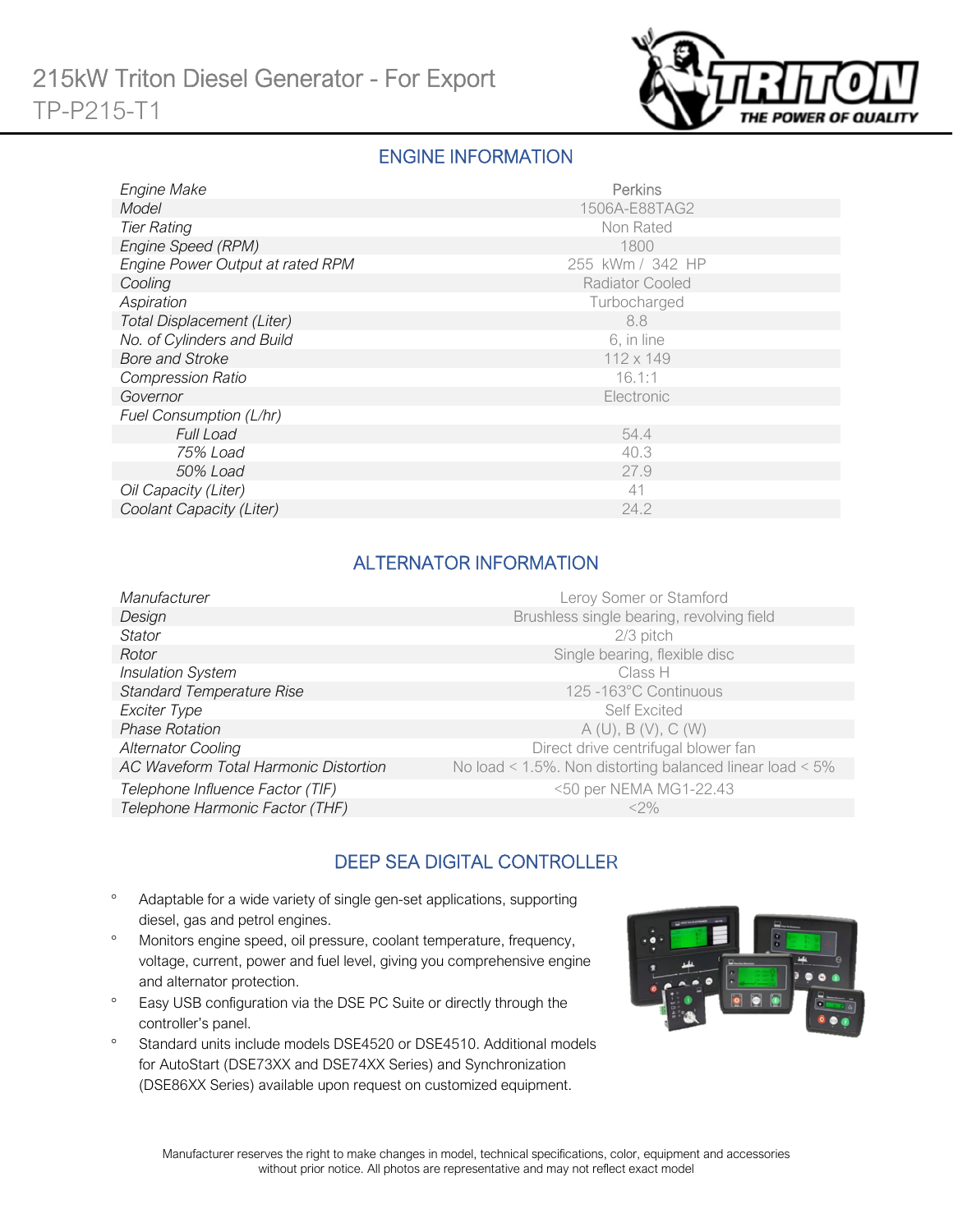

## STANDARD ITEMS

- Engine System:
	- o Oil Drain Extension
	- o Air Cleaner
	- o Critical Exhaust Silencer (Enclosed Versions)
	- o Expanded Metal Safety Guards
- Fuel System
	- o Primary Fuel Filter
	- o Fuel Lock-off
		- o Flexible Fuel Lines
	- Cooling System
		- o Factory Installed Radiator
		- o 50/50 Ethylene glycol antifreeze
		- o Radiator Drain Extension
- Electrical System
	- o Unit Mounted Mainline Circuit Breaker
	- o Battery Charging Alternator
	- o Battery Tray and Cables
	- o Emergency Stop Switch
- Generator Set
	- o Mounted on Heavy Duty Steel Base Frame
	- o Anti-Vibration Pads between Engine/Alternator and Frame
	- o Full Factory Load Bank Testing
	- o Sub-Base Lifting Points
- $\checkmark$  Alternator
	- o Single and Three Phase
	- o 12 Lead Stamford or Leroy-Somer
- $\checkmark$  Enclosure (if selected)
	- o Heavy Duty Steel Enclosure (Aluminum Options)
	- o Powder Coated Finish
	- o Easy Access to All Service Points
	- o Fully Sound Attenuated
	- o Advanced Water and Dust Proofing
	- o Easy to Transport
	- o Includes 8-hour single wall fuel tank

# OPTIONAL ITEMS

- Engine System:
	- o Upgraded Exhaust Silencers (Hospital, Residential, Critical)
	- o Heavy Duty Air filters
	- o Oil Heater
	- o Block Heater (Circulating, up to 5000 Watt)
- Fuel System
	- o Multi-Valve Fuel Connections
	- o Fuel Cooler
- Electrical System
	- o Battery Charger (Standard and Float Type)
	- o Additional Circuit Breakers
	- o Shunt Trips
	- o Electrically Controlled Breakers
	- o Medium Voltage Alternators
	- o Paralleling Systems
	- o Electrical Connections (Cam-Locks, Refer Plugs, Distro Panel, and more)
- Cooling System
	- o Upgraded Radiator Systems
	- o Marine Grade Radiator
	- Generator Set
		- o Seismic Isolators
		- o Remote Mounted Control System
- **Enclosure** 
	- o Aluminum Enclosure
	- o Ultra-Quiet Enclosure
	- o 20 and 40' Container Packages
	- o Custom Paint Colors
- Alternator
	- o 600 Voltage
	- o Medium Voltage (1000 to 13,200 voltage)
	- o Two Bearing
- Additional Options
	- o Please inquire, Triton can assist in engineering nearly any option